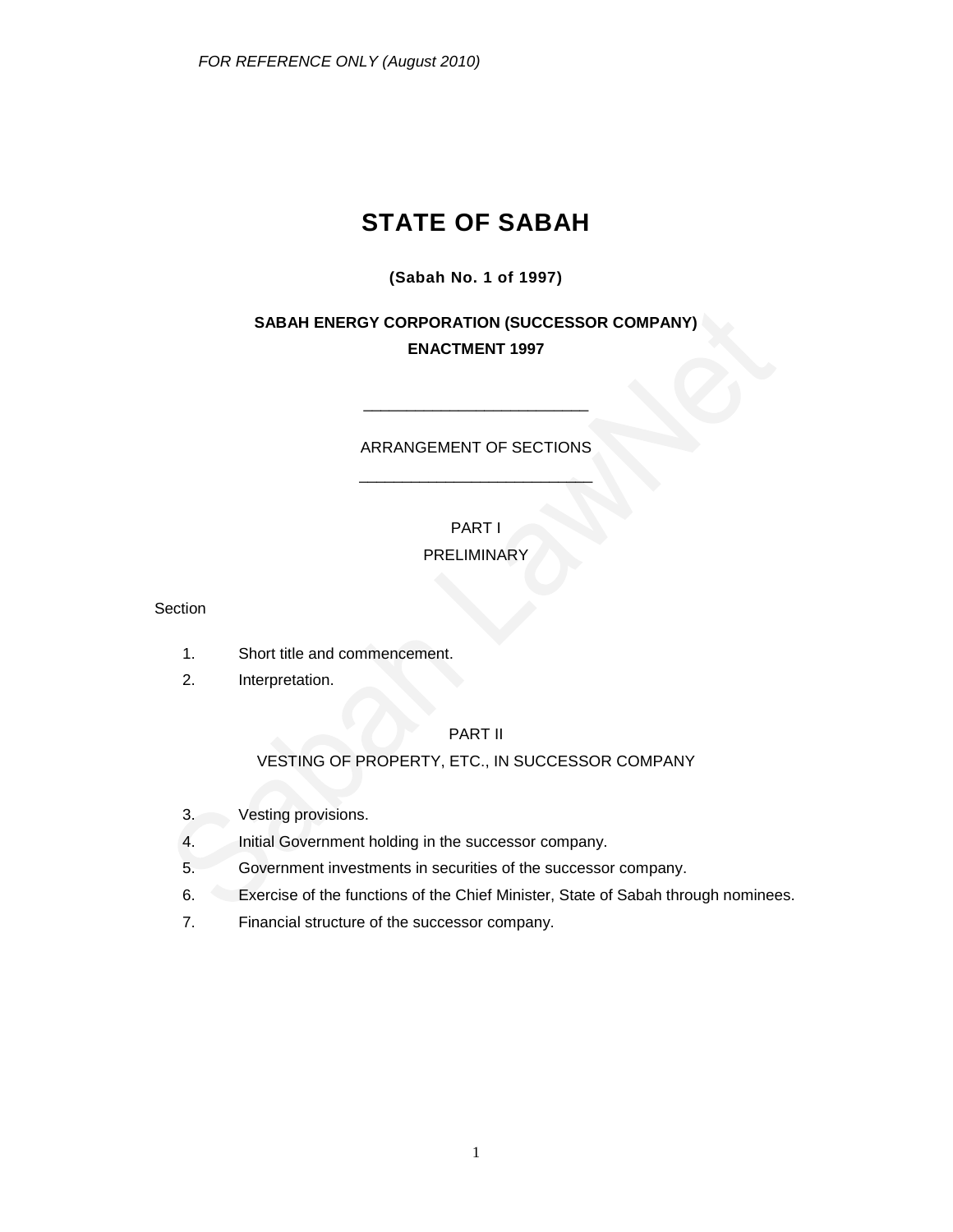# PART III

# PROVISIONS RELATING TO STAFF

- 8. Staff.
- 9. Continuation and completing of disciplinary proceedings.
- 10. Existing agreements and pending proceedings.
- 11. repeal of Enactment No. 31 of 1981 and transitional provisions.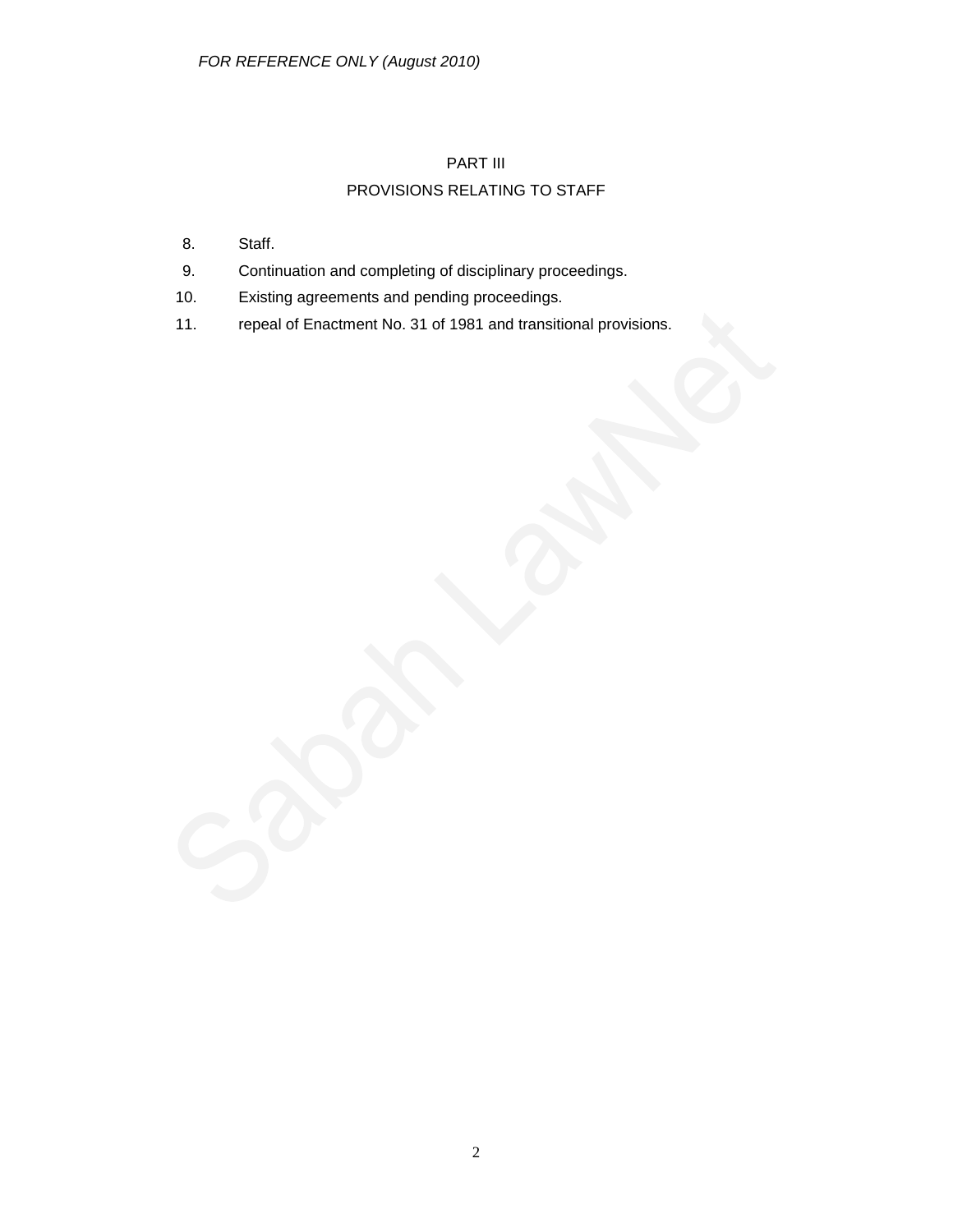An Enactment to provide for the vesting of the property, rights and liabilities of the Sabah Energy Corporation, relating to the development of energy resources of the State of Sabah and the promotion, stimulation, facilitating and undertaking of agricultural, industrial, commercial, economic and other development projects in a company, to make financial arrangements for that company, to provide for matters relating to staff and for other matters connected therewith, and to repeal the Sabah Energy Corporation Enactment 1981.

ENACTED by the Legislature of the State of Sabah as follows:

## PART I

### PRELIMINARY

#### **Short title and commencement.**

**1.** This Enactment may be cited as the Sabah Energy Corporation (Successor Company) Enactment 1997 and shall come into force on such date as the Minister may, by notification in the *Gazette,* appoint. *[01.08.1997]*

#### **Interpretation.**

**2.** In this Enactment, unless the context otherwise requires –

"Corporation" means the Sabah Energy Corporation established under the Sabah Energy Corporation Enactment 1981 *[En. No. 31 of 1981]*;

"Chief Minister, State of Sabah" means the body corporate under the name of "Chief Minister, State of Sabah" incorporated by the Chief Minister (Incorporation) Ordinance *[Cap. 23.]*;

"debenture" includes debenture stock;

"liabilities" means liabilities, debts, charges, duties and obligations of every description and howsoever arising (whether present or future, actual or contingent, and whether payable or to be observed or performed in Malaysia or elsewhere);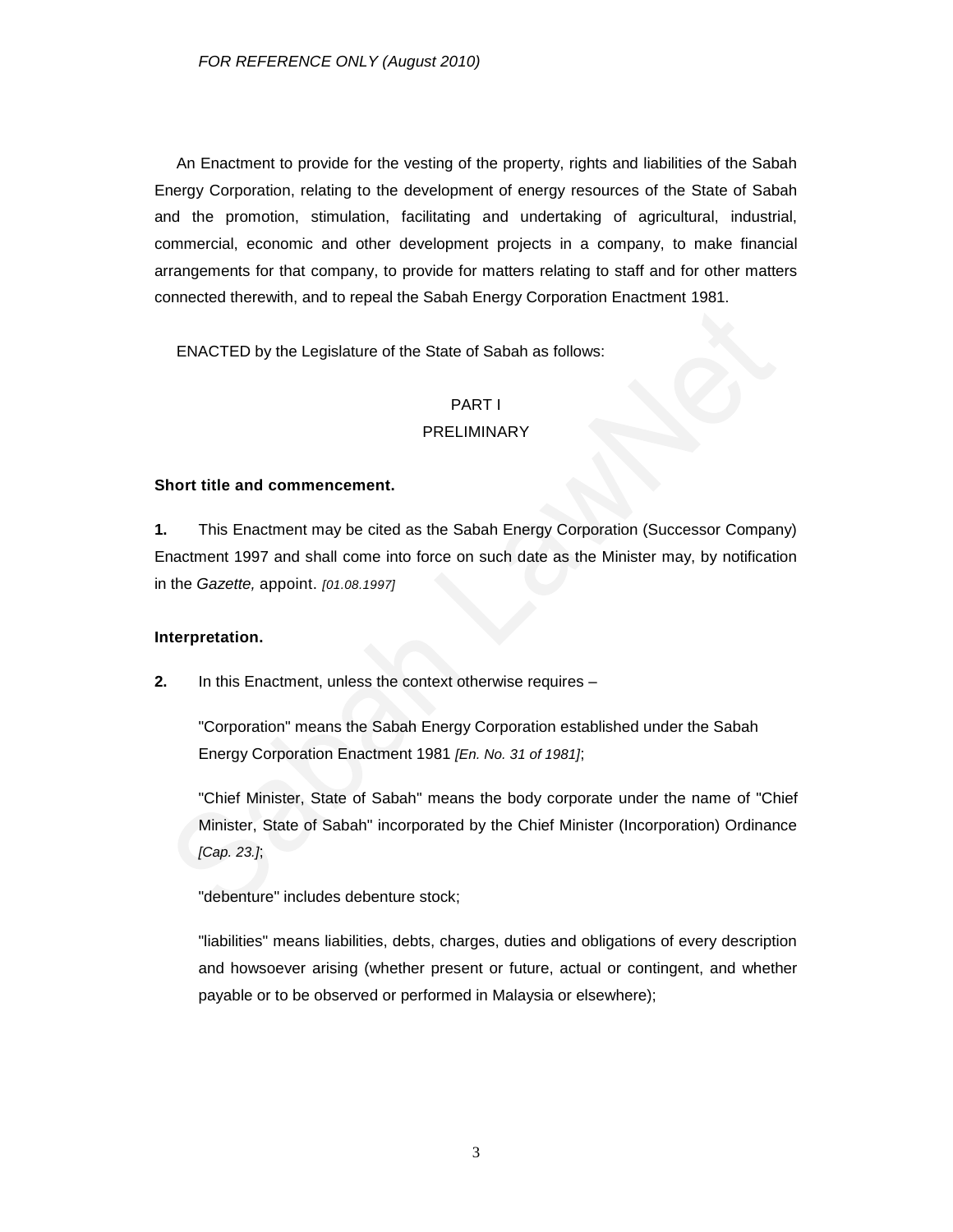"Minister" means the Chief Minister appointed for the time being in the State of Sabah and includes a Minister for the time being performing the duties of the Chief Minister in his absence as may be assigned by the Yang di-Pertua Negeri;

"Permanent Secretary of the Ministry of Finance" means the principal officer in charge of the financial affairs of the State of Sabah;

"property" includes all properties, movable or immovable, and all estates, interests, easements and rights, whether equitable or legal in, to or out of property, contracts, choses-in-action, money and goodwill, and "vested", in relation to property, includes rights to property which are future or contingent and rights in reversion and remainder;

"rights" means all rights, licences, powers, privileges and immunities, whether actual, contingent or prospective;

"securities", in relation to a company, includes shares, debentures, bonds and other securities of the company, whether or not constituting a charge on the assets of the company;

"shares", in relation to the company, means shares in, or stock forming part of, the capital of the company;

"State Government" means the Government of the State of Sabah;

"subsidiary" has the same meaning as in the Companies Act 1965 *[Act 125.]*;

"successor company" means the company nominated by the Minister under subsection (1) of section 3;

"undertakings", in relation to the Corporation, means all lands, buildings, assets, powers, rights, interests, privileges, debts, liabilities and obligations and other property, movable or immovable, vested in or held by the Corporation immediately before the vesting date for the purposes of the Corporation in respect of the development of energy resources of the State of Sabah and the promotion, stimulation, facilitation and undertaking of agricultural, industrial, commercial, economic and other development projects in the State of Sabah;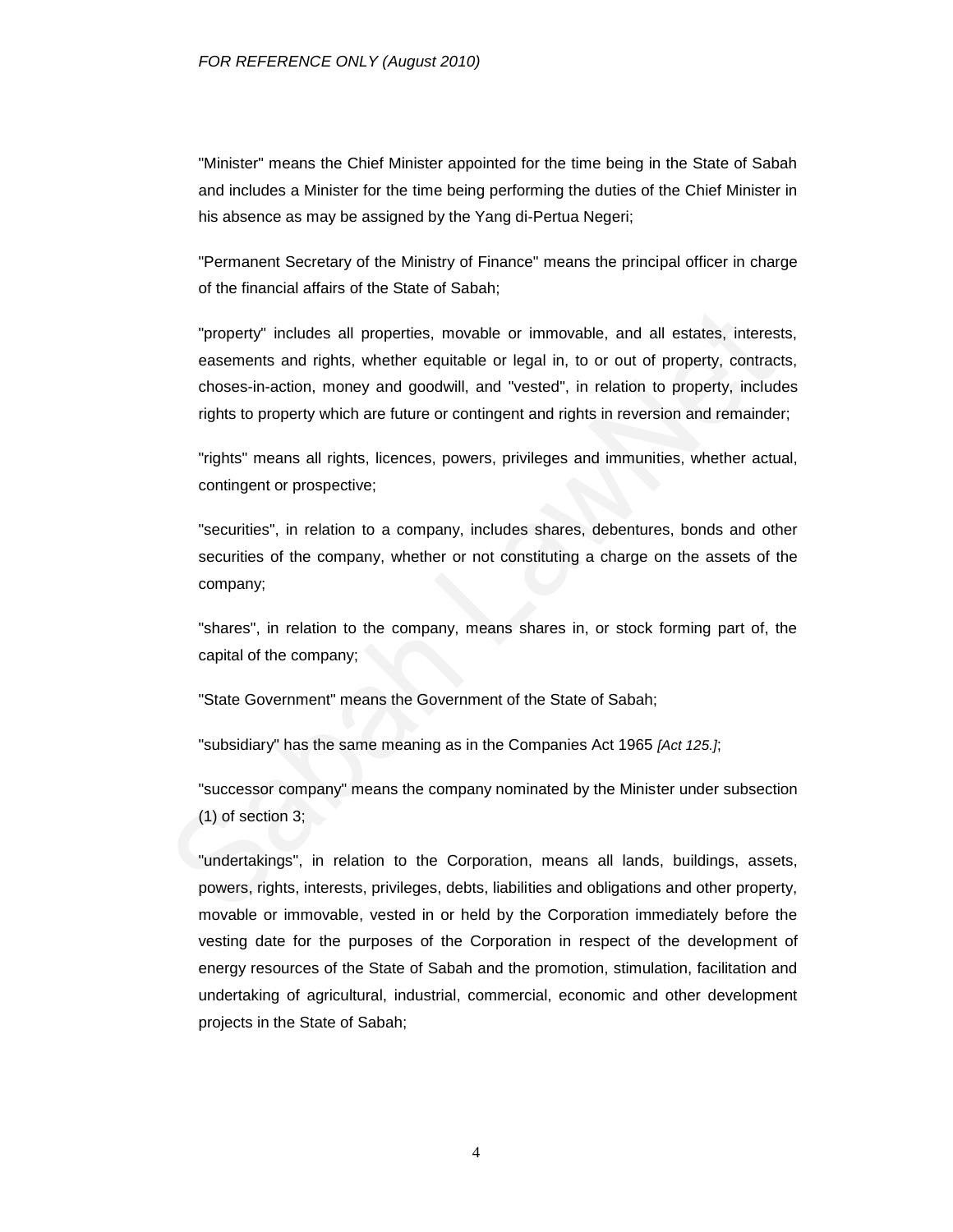"vesting date" means the date on which the property, rights and liabilities comprised in the undertakings of the Corporation and which are specified by the Minister under subsection (1) of section 3 become, by virtue of that section and without further assurance, the property, rights and liabilities of the successor company.

#### PART II

#### VESTING OF PROPERTY, ETC., IN SUCCESSOR COMPANY

#### **Vesting provisions.**

**3.** (1) Subject to this Enactment, the Minister may from time to time, by order published in the *Gazette,* appoint a vesting date and on such date, such property, rights and liabilities comprised in the undertakings of the Corporation specified by the Minister in such order shall become, by virtue of this section and without any conveyance, assignment, transfer or other assurance whatsoever, the property, rights and liabilities of a company nominated for the purposes of this section by the Minister (referred to in this Enactment as the "successor company") and which shall be initially owned by the Chief Minister, State of Sabah.

(2) Any immovable property to be transferred to and vested in the successor company under subsection (1) shall be held by the successor company on such title, estate, interest and tenure as that held by the Corporation immediately before the vesting date.

(3) Every chose-in-action to be transferred to and vested in the successor company under subsection (1) may, on or after the vesting date, be sued on, recovered or enforced by the successor company in its own name and it shall not be necessary for the successor company or the Corporation to give notice to the person liable under the chose-in-action of the vesting effected by subsection (1).

(4) Every right and liability to be transferred to and vested in the successor company under subsection (1) may, on or after the vesting date, be sued on, recovered or enforced by or against the successor company in its own name and it shall not be necessary for the successor company to join or include the Corporation in any legal action with regard to any such right or liability.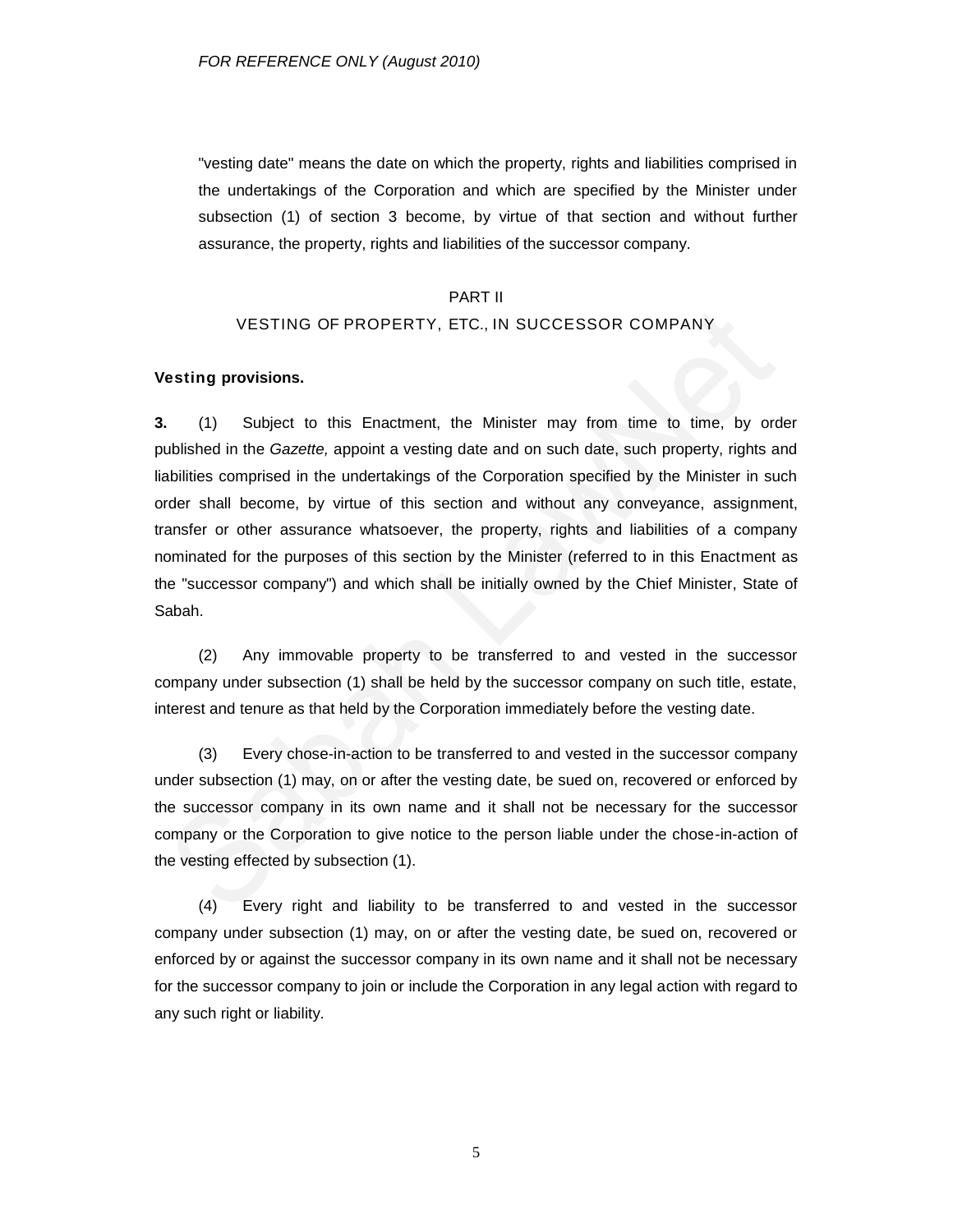(5) In the case of rights and liabilities arising under any loans which are to be transferred to and vested in the successor company on the vesting date, the successor company may enter into such arrangements or agreements over such rights and liabilities with the Corporation or any third party.

(6) Where by virtue of subsection (1) any land is transferred to and vested in the successor company, the delivery of a copy of the order concerned shall, notwithstanding any provision of any written law to the contrary, be sufficient authority to any public officer charged with the responsibility for registering dealings with land or the issue of title thereto, and any such officer shall thereupon, without payment of fee, take all necessary steps to perfect the title to the successor company to such land.

(7) If any question arises as to whether any particular property, right or liability of the Corporation has been transferred to or vested in the successor company under this Enactment, a certificate under the hand of the Minister shall be conclusive evidence that the property, right or liability was or was not so transferred or vested.

- $(8)$  It is hereby declared for the avoidance of doubt that  $-$ 
	- *(a)* any reference in this Enactment to property comprised in the Corporation's undertakings is a reference to such property of the Corporation whether situated in Sabah or elsewhere; and
	- *(b)* any such reference to rights and liabilities comprised in the Corporation's undertakings is a reference to such rights to which the Corporation is entitled or, as the case may be, such liabilities to which the Corporation is subject, whether under the laws of Malaysia or any country outside Malaysia and includes rights and liabilities arising under loans raised in relation to the Corporation's undertakings.

(9) It shall be the duty of the Corporation and of the successor company to take all such steps as may be requisite to secure that the vesting in such company by virtue of this section of any foreign property, right or liability is effective under the relevant foreign law and until such time it shall be the duty of the Corporation to hold that property or right for the benefit of, or to discharge that liability on behalf of, such company.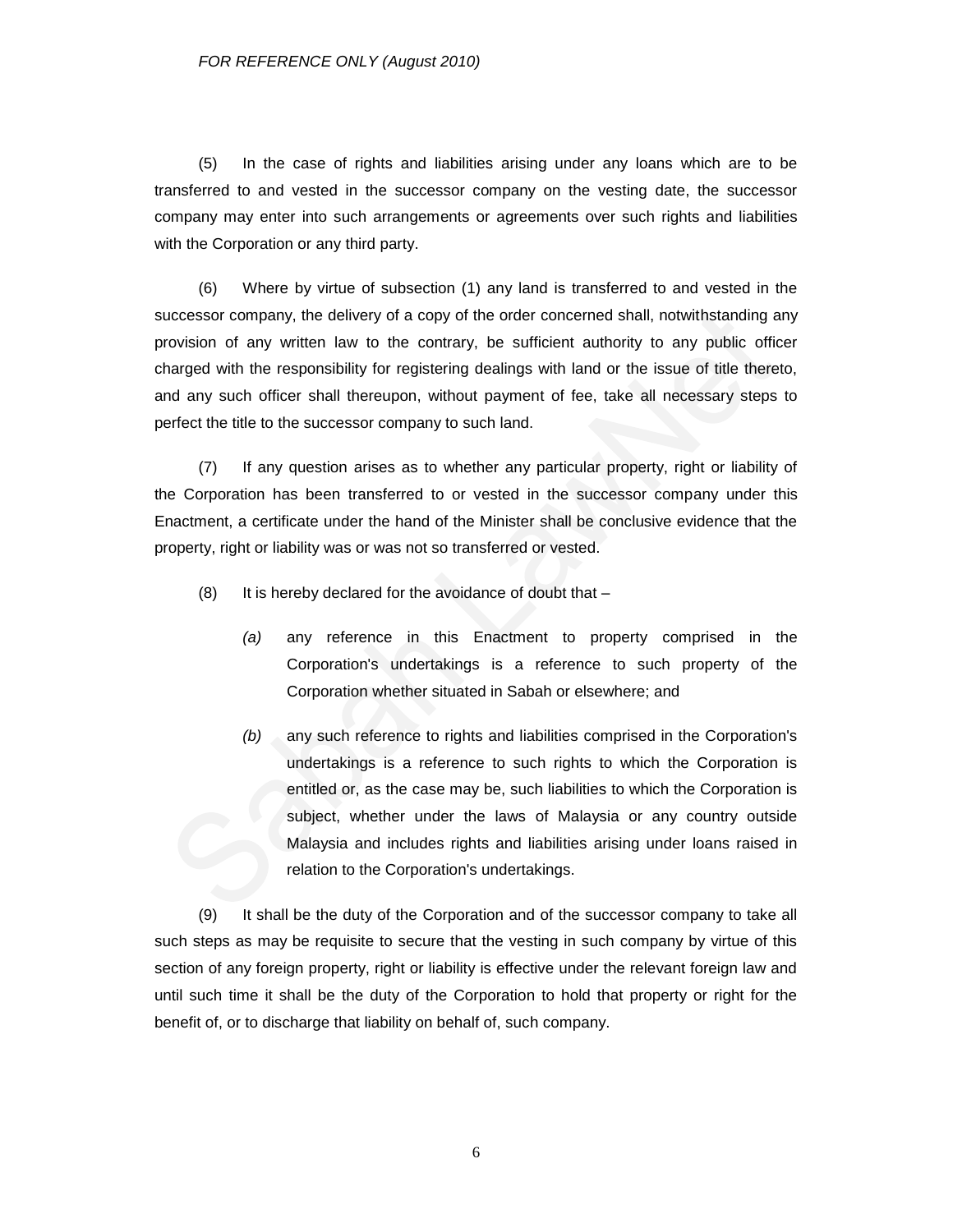(10) Nothing in subsection (9) shall be taken as prejudicing the effect under the laws of Malaysia of the vesting in the successor company by virtue of this section of any foreign property, right or liability.

(11) Any expenses incurred and liabilities discharged by the Corporation under subsection (9) shall be paid by the successor company.

(12) In subsections (9) and (10), references to any foreign property, right or liability are references, respectively, to any property, right or liability comprised in the Corporation's undertakings in respect of which any issue arising in any proceedings would have been determined (in accordance with the rules of conflict of laws) by reference to the law of a country or territory outside Malaysia.

#### **Initial Government holding in the successor company.**

**4.** (1) As a consequence of the vesting in the successor company by virtue of subsection (1) of section 3 of the property, rights and liabilities comprised in the Corporation's undertakings, the successor company shall issue such securities of the successor company as the Minister may from time to time direct –

- *(a)* to the Chief Minister, State of Sabah; or
- *(b)* with the approval of the Cabinet, to any person as the Minister may determine.

(2) The Minister shall not give a direction under subsection (1) at a time when the successor company has ceased to be wholly owned by the Chief Minister, State of Sabah.

(3) Securities required to be issued in pursuance of this section shall be issued or allotted at such time and on such terms as to allotment as the Minister may direct.

- (4) Shares in the successor company issued in pursuance of this section
	- *(a)* shall be of such nominal value as the Minister may direct; and
	- *(b)* shall be issued as fully paid and treated for the purposes of the Companies Act 1965 *[Act 125.]* as if they had been paid up by virtue of the payment to the successor company of their nominal value.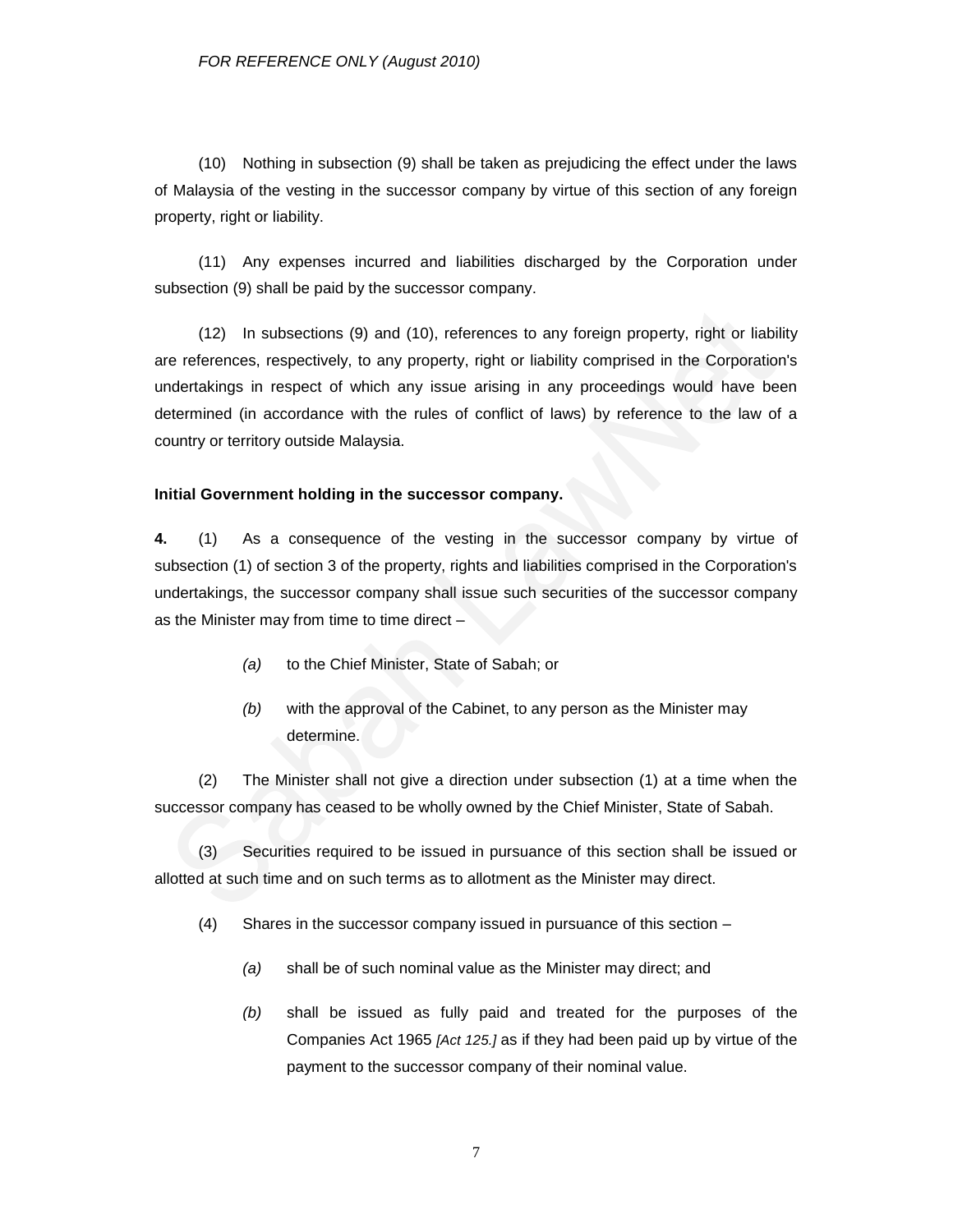(5) The Chief Minister, State of Sabah may, after consultation with the Cabinet, dispose of any securities issued or of any rights to securities initially allotted to the Chief Minister, State of Sabah in pursuance of this section.

(6) Any dividends or other sums received by the Chief Minister, State of Sabah as a right of, or on the disposal of, any securities or rights acquired by virtue of this section shall be paid into the Consolidated Fund.

#### **Government investment in securities of the successor company.**

**5.** (1) The Chief Minister, State of Sabah may, after consultation with the Cabinet, at any time, acquire –

- *(a)* securities of the successor company or of any subsidiary of the successor company; or
- *(b)* rights to subscribe for any such securities.

(2) The Chief Minister, State of Sabah may, after consultation with the Cabinet, dispose of any securities or rights acquired by virtue of this section.

(3) Any expenses incurred by the Chief Minister, State of Sabah in consequence of the provisions of this section shall be treated as investments and be authorised under section 8(3)*(b)*(iv) of the Financial Procedure Act 1957 *[Act 61.]*.

(4) Any dividends or other sums received by the Chief Minister, State of Sabah as a right of, or on the disposal of, any securities or rights acquired by virtue of this section shall be paid into the Consolidated Fund.

#### **Exercise of the functions of the Chief Minister, State of Sabah through nominees.**

**6.** (1) The Chief Minister, State of Sabah may, after consultation with the Cabinet, appoint such persons as he thinks fit to act as his nominees for the purposes of section 4 or 5 and -

> *(a)* securities of the successor company may be disposed of by virtue of section 4 to any nominee of the Chief Minister, State of Sabah appointed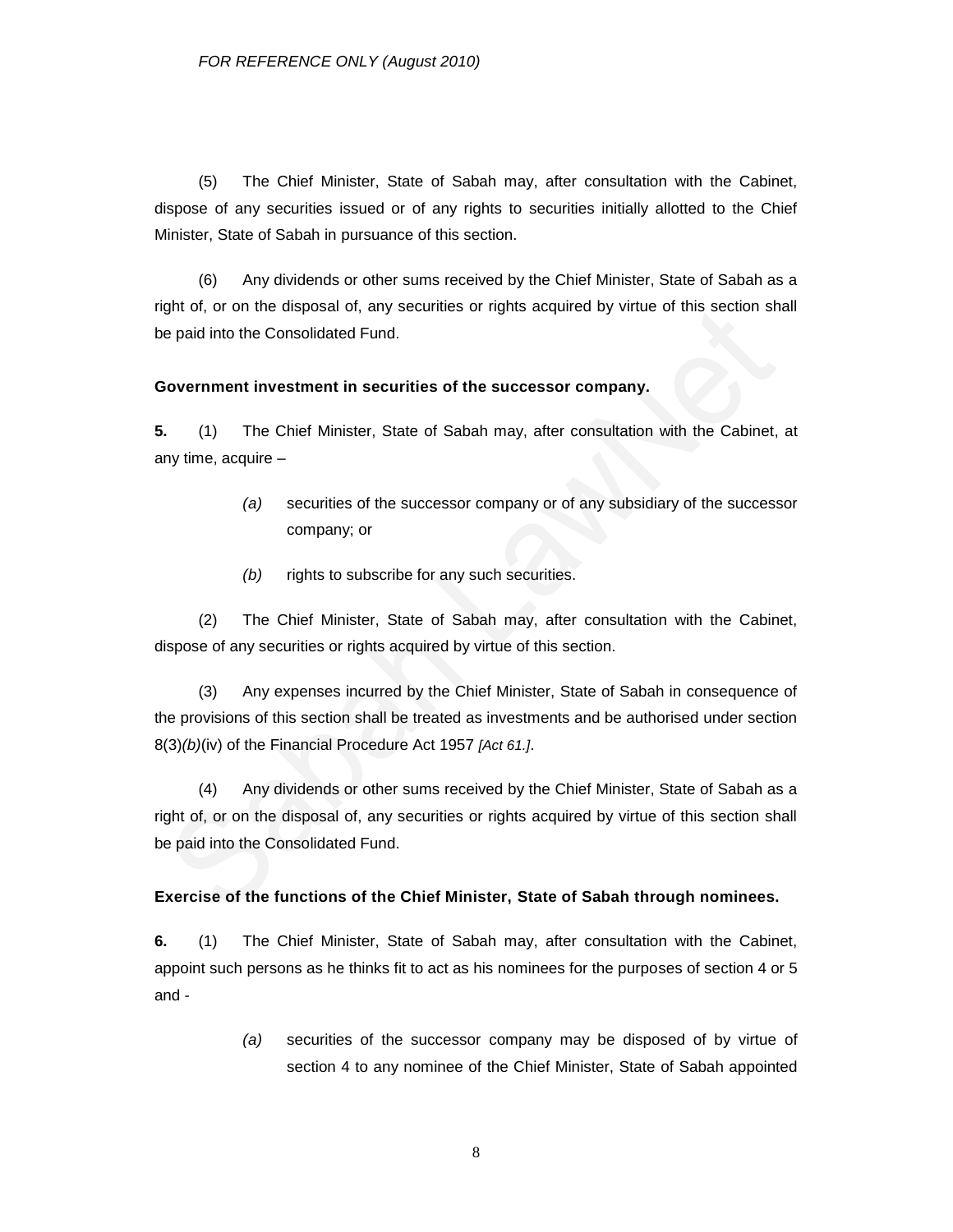for the purposes of that section or to any person as the Minister may determine; and

*(b)* any such nominee appointed for the purposes of section 5 may acquire securities or rights in accordance with that section.

(2) Any person holding any securities or rights as a nominee of the Chief Minister, State of Sabah by virtue of subsection (1) shall hold and deal with them on such terms and in such manner as the Chief Minister, State of Sabah may direct.

## **Financial structure of the successor company.**

**7.** (1) If the Minister so directs at any time before the successor company ceases to be wholly owned by the Chief Minister, State of Sabah such sum (not exceeding the accumulated realised profits of the Corporation in connection with its undertakings) as may be specified in the direction shall be carried by the successor company to a reserve (referred to in this section as "the statutory reserve").

(2) The statutory reserve may only be applied by the successor company in paying up unissued shares of the company to be allotted to members of the successor company as fully-paid bonus shares.

- (3) For the purpose of any statutory accounts of the successor company
	- *(a)* the vesting effected by virtue of subsection (1) of section 3 shall be taken to have been a vesting of the property, rights and liabilities comprised in the Corporation's undertakings to which the Corporation was entitled or subject on the vesting date and which was vested in the successor company under that subsection; and
	- *(b)* the value of any asset or right or the amount of any liability of the Corporation taken to have been vested in the successor company by virtue of paragraph *(a)* shall be taken to be the value or, as the case may be, the amount assigned to the asset, right or liability in the statement of accounts prepared by the Corporation in respect of the last complete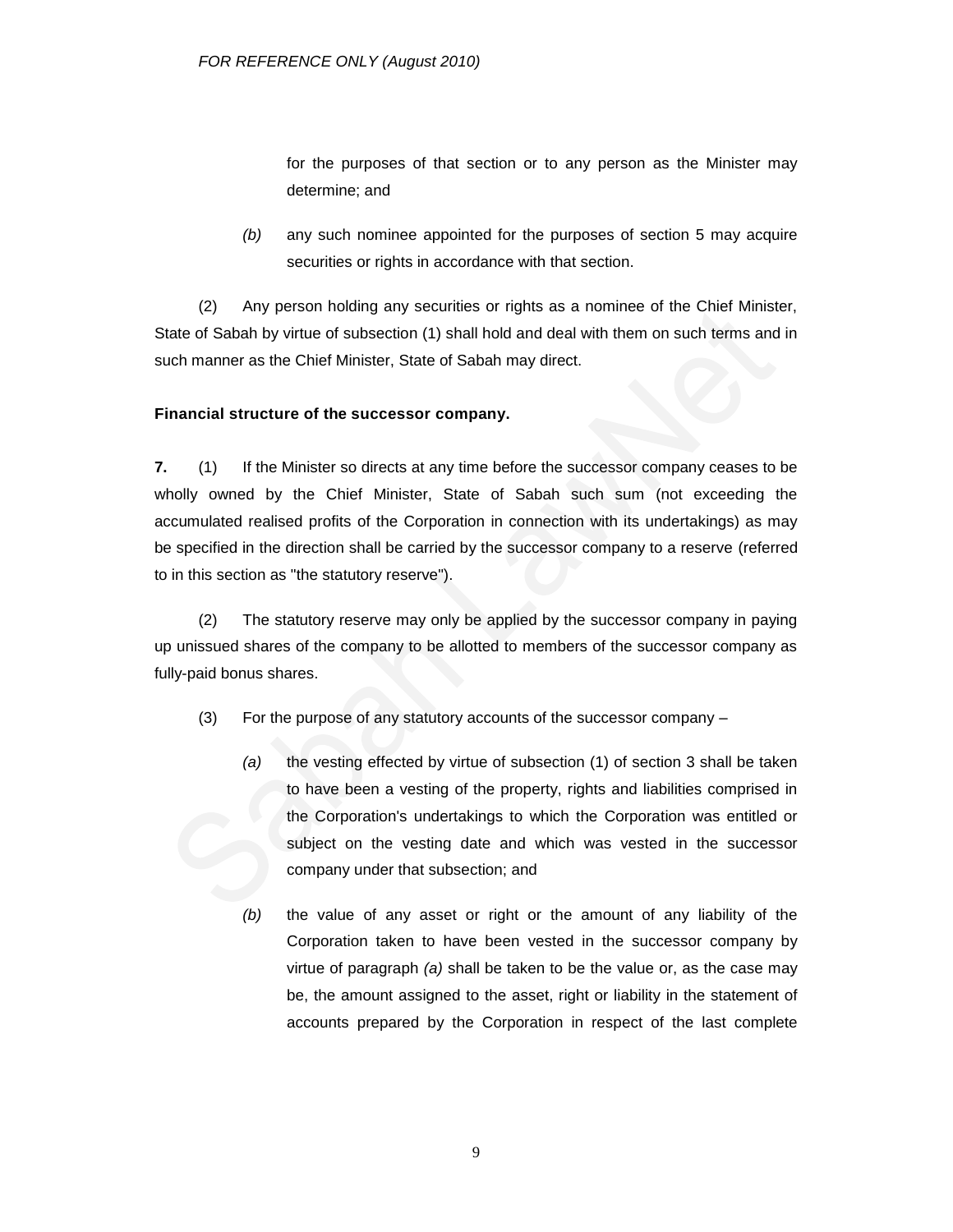accounting year of the Corporation ending on the date immediately before the vesting date.

(4) For the purpose of any statutory accounts of the successor company, the amount to be included in respect of any item shall be determined as if anything done by the Corporation (whether by way of acquiring, revaluing or disposing of any asset or incurring, revaluing or discharging any liability, or by carrying any amount to any provision of reserve, or otherwise) had been done by the successor company.

(5) Without prejudice to the generality of subsection (4), the amount to be included in any reserves of the successor company as representing its accumulated realised profits shall be determined as if any profits realised and retained by the Corporation had been realised and retained by the successor company.

(6) References in this section to the statutory accounts of the successor company are references to any accounts prepared by the successor company for the purposes of any provision of the Companies Act 1965 *[Act 125.]*.

(7) For the purposes of this section, "complete accounting year" means an accounting year ending with 31st December or a period to be determined by the Permanent Secretary of the Ministry of Finance.

## PART III PROVISIONS RELATING TO STAFF

#### **Staff.**

**8.** (1) As from a date to be appointed by the Minister by notification in the *Gazette*  (referred to in this Enactment as the "staff transfer date"), every person who immediately before that date was a member of the staff of the Corporation shall be transferred to the service of the successor company on terms and conditions of service not less favourable than the terms and conditions of service to which he was entitled immediately before the staff transfer date.

(2) Until such time as contracts of service are drawn up by the successor company, the schemes and terms and conditions of service in the Corporation shall continue to apply to

10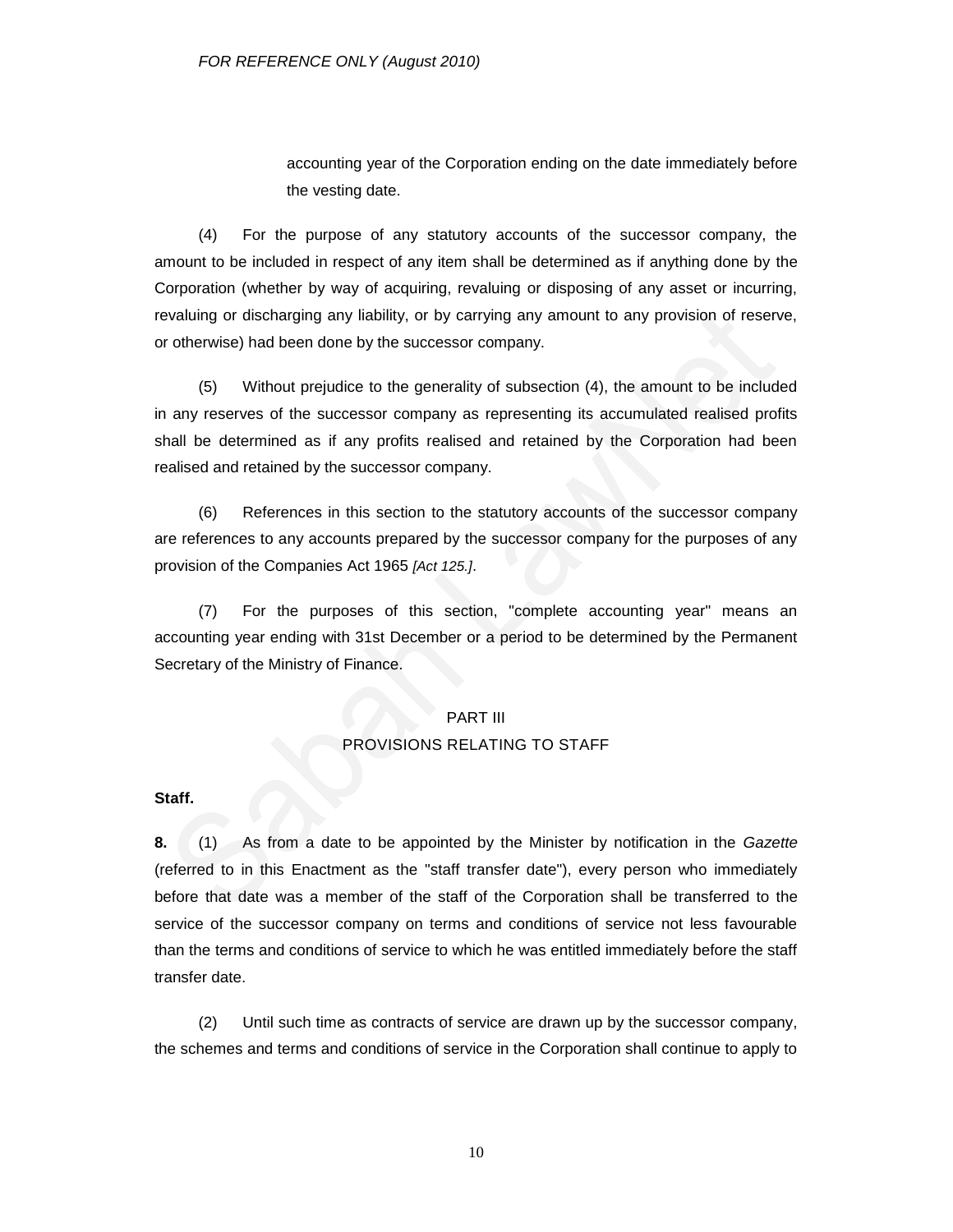every person transferred to the service of the successor company under subsection (1) as if he were still in the service of the Corporation.

### **Continuation and completion of disciplinary proceedings.**

- **9.** (1) Where, on the staff transfer date
	- *(a)* any disciplinary proceedings have been initiated against any employee of the Corporation transferred to the service of the successor company under subsection (1) of section 8 by the issue of a charge or charges to such employee under the relevant regulations in force immediately before the staff transfer date, and such proceedings are pending before the Corporation or in the course of being heard or investigated by the Corporation or had been heard or, investigated by the Corporation and no order or decision has been rendered thereon; or
	- *(b)* any such employee has been interdicted pending disciplinary proceedings,

the successor company shall carry on and complete the hearing or investigation and make an order or render a decision, as the case may be.

(2) Where, on the staff transfer date, any penalty (other than dismissal) has been imposed on any employee of the Corporation transferred to the service of the successor company under subsection (1) of section 8 pursuant to disciplinary proceedings against him and the penalty has not been, or remains to be served by such employee, he shall, on his transfer to the service of the successor company under that subsection, serve or continue to serve such penalty to its full term as if it had been imposed by the successor company, and the penalty shall remain valid against the employee on his transfer to the service of the successor company and shall continue in full force and effect until he has served the penalty in full.

#### **Existing agreements and pending proceedings.**

**10.** (1) All deeds, bonds, agreements, instruments and working arrangements subsisting immediately before the vesting date or the staff transfer date affecting the